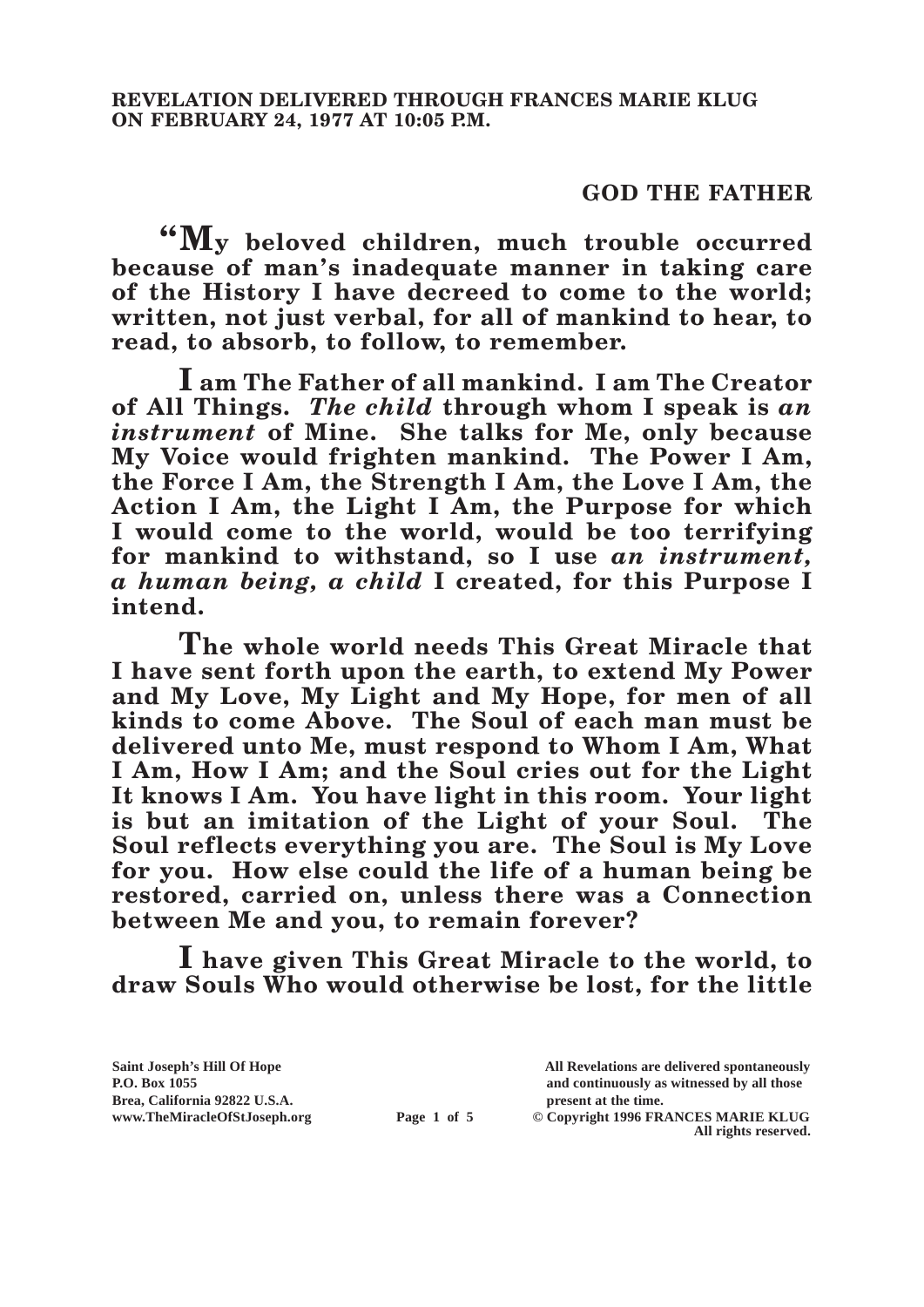**direction of truth, the little motivation for purity, exactness, that is needed for Souls to be with Me for All Eternity.** *This child* **through whom I speak is** *an instrument* **of Mine,** *the voice* **I intend for all men to hear and follow the Direction that I have given, I am giving, and I will give for a time.**

**Men say, 'History was written before,' and I, your Father, speak and say, 'Never before have I sent so Many Saints of Mine to the world to give strength to children of all kinds to pay Honor to Me.' I have gathered Those Who are with Me and I have given Them the format, the means, the manner, the way. I have given Them the Direction to give Light to all children throughout the world, so children will better understand the Purpose of life.**

**There are Many Saints Here in the Heavens with Me, Saints Who walked a long time ago upon the same earth you walk upon, Who experienced the same sun that gives you warmth and light, Who experienced the same moon, the same atmosphere, the same hopes, the same dreams, the same goals. They are Here with Me now, and They, in Their desire to draw more Here, are working endlessly, giving Words, Direction through This Miracle that I have sent to the world.**

**It has been a long time since** *this child* **has known rest as man knows rest to be, but at the moment of total commitment, and she said, 'Whatever You desire, God, I will do, I promise You,' I looked at her and I said, 'There will be many times, My** *little one***, you will not be able to withstand the hardship, the burden, the hurt, the turmoil, and the weight of man.' But her eagerness to please Me was a love I depended upon.**

**Saint Joseph's Hill Of Hope All Revelations are delivered spontaneously Brea, California 92822 U.S.A. present at the time.**<br> **Page 2 of 5** © Copyright 1996 FR.

**P.O. Box 1055 and continuously as witnessed by all those** 

**Page 2 of 5** © Copyright 1996 FRANCES MARIE KLUG **All rights reserved.**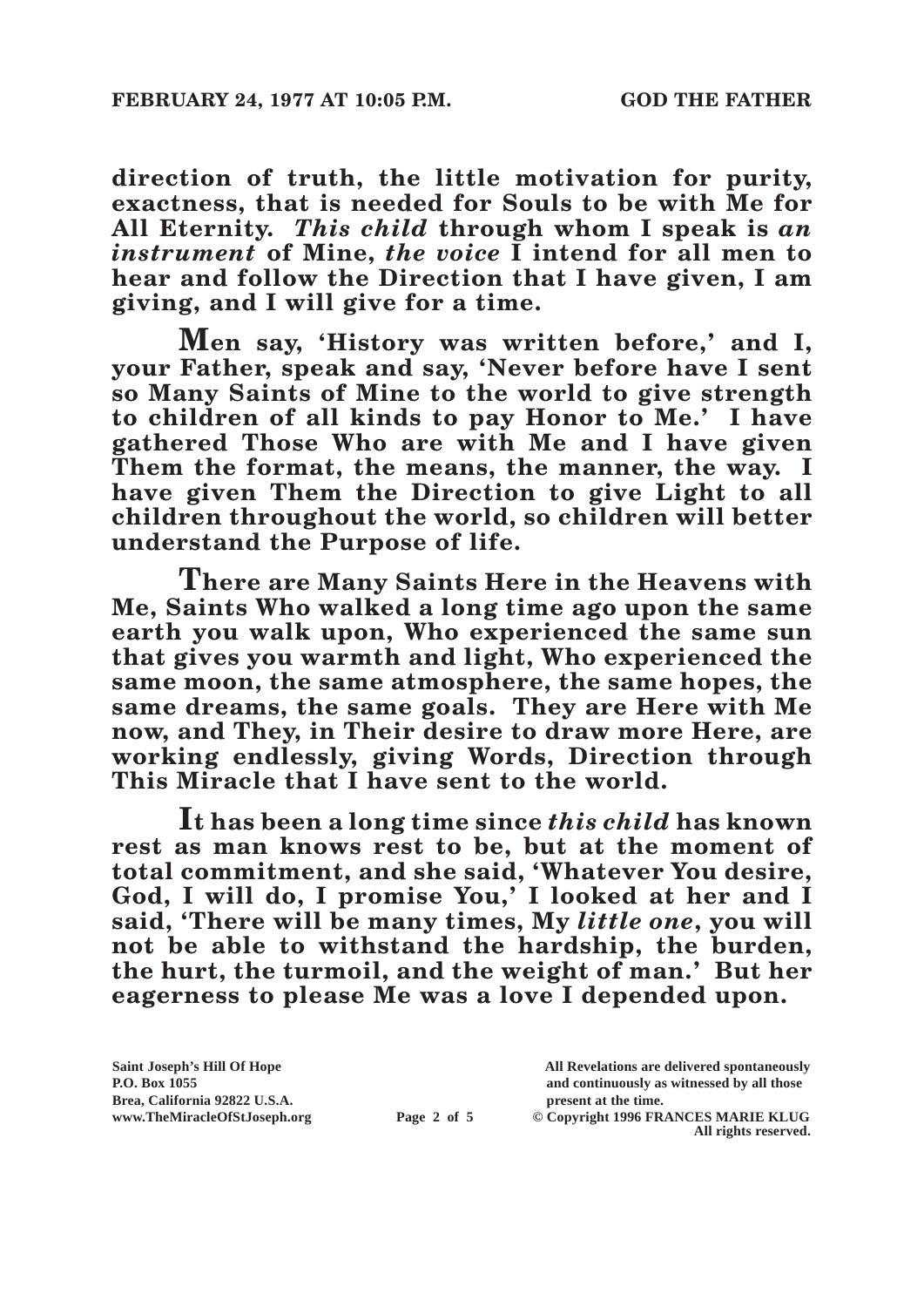**And now I come to the world openly, and I am your Father, Heavenly, and I say, 'The Words so small, the Words I use, are your terms, your terminology; Words you understand with the tongue of your way, with the understanding, the Light, the knowledge that you have been taught to use.' I use This Manner of communication, for how else would you understand for Me to say, 'I love you much, My little ones; I teach you much through This Great Miracle of Justice, Mercy, Hope, Light, Action.'**

**If I were to speak in the tongues of other lands you would not understand, but in My Love, I will draw men of all lands to the Place I have chosen; a Place, not so distinct in lines, manner, but a Place that men will be able to see the Magnitude of Me, the Hope in Me, the Generosity of Me, and they will want to come closer to Me, through the Teaching, through the memory of how they were taught, What they were taught.**

**And above all, I want men to know about The Commandments I gave to give strength, force and direction. How else could men not stray? They needed The Rules and The Regulations to live by. They also needed a place to worship Me; one, in which and through which I would have a Distinct Participation, and one, in which and through which I would guide Every Particle of It so that men would understand more what I wanted, what I desired, and how they, in their way, could help others come to Me, My Way. I sent a Part of Me, a Son, and I gave to the world the structure, the format, the formation, the truths. This is how it was begun.**

**Brea, California 92822 U.S.A. present at the time.**<br> **Page 3 of 5** © Copyright 1996 FR.

**Saint Joseph's Hill Of Hope All Revelations are delivered spontaneously P.O. Box 1055 and continuously as witnessed by all those** 

**Page 3 of 5** © Copyright 1996 FRANCES MARIE KLUG **All rights reserved.**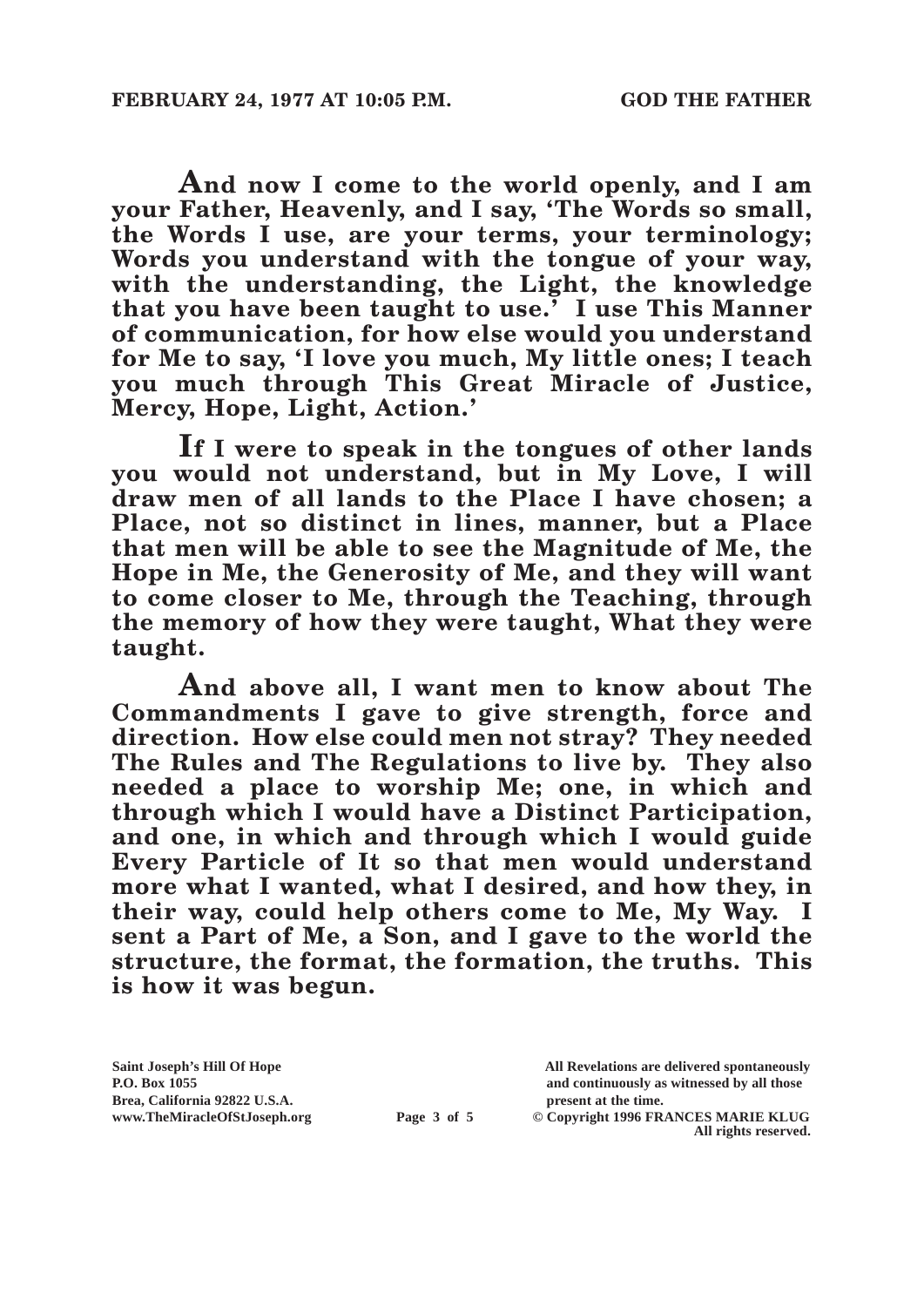**I come through** *this child* **to give to the world all the things that I know will give men strength to come Here one day with Me. I speak slowly through**  *this child* **for the littleness of her body receiving the Power I Am, to the degree I know she can stand, is in so many ways, a Gift man cannot comprehend.** *The child* **is exhausted in the physical way. Men do not understand this type of exhaustion, but as I leave her tonight in the verbal way, the responsibility I leave is like the roar of the ocean, the beat of the waves, the weight of the mountains throughout the world, plus the weight of the sands throughout the world; and I add, the soils in the earth** *this child* **bears for This Great Miracle to be handed to the world.**

**Men are negligent in response to her, respect for how she stands. Men procrastinate, and when they do,** *this child* **knows that the suffering she must endure for their procrastination, their delays, is far more than they could handle in any way. So you will find her less tolerant of man's delays. You will find her more commanding, more demanding, for she knows that for every delay she must balance it in a given way.**

**I bless the whole world through** *this child* **and I say, 'As I draw all corners of the world to This Great Miracle and I draw all men's eyes to the Truth I Am,** *this child* **stands totally subservient to My Will, consistently and constantly listening to My Will to be done each day.'**

**I have warned you on procrastination and I would suggest that you pass it on to other men. They may** 

Brea, California 92822 U.S.A.<br>
www.TheMiracleOfStJoseph.org<br> **Page 4 of 5** © Copyright 1996 FR.

**Saint Joseph's Hill Of Hope All Revelations are delivered spontaneously P.O. Box 1055 and continuously as witnessed by all those** 

 $\odot$  Copyright 1996 FRANCES MARIE KLUG **All rights reserved.**